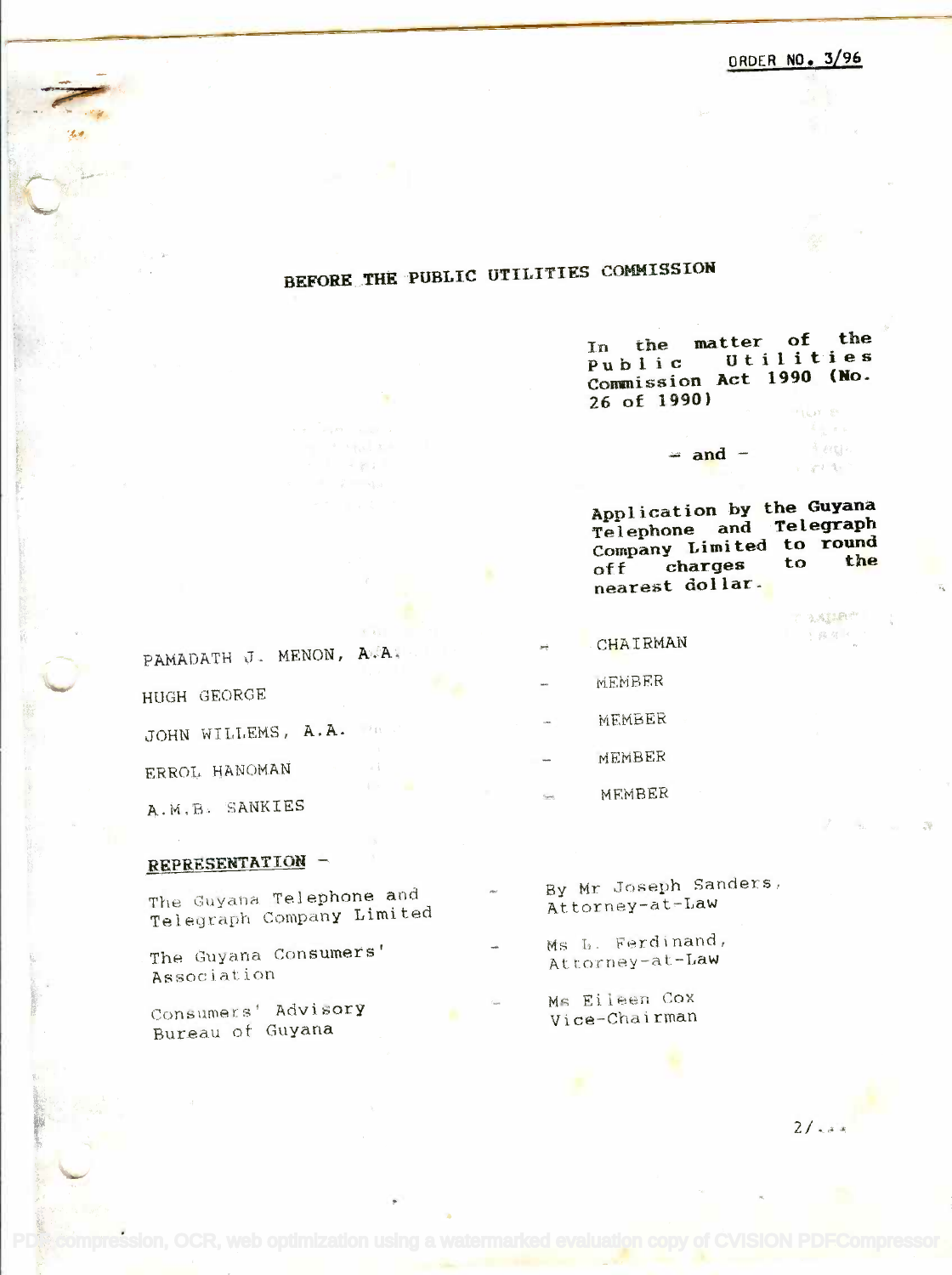## ORDER

By application dated 10 June, 1996, the Guyana Telephone & By application dated 10 June, 1996, the Guyana Telephone & Telegraph Company Limited ("GT&T") requested the Public Utilities Commission ("PUC") that since cent coins had ceased to be legal tender with effect from 26 May, 1996, it should be allowed to round off all charges to the nearest dollar. Telegraph Company Limited ("GT&T"1 requested the Public Utilities Commission ("PUC") that since cent coins had ceased to be legal tender with effect from 26 May, 1996. it should be allowed to round

2. Having heard the submissions of GT&T and the representatives of consumers, the PUC hereby orders representatives of consumers, the pue hereby orders - 2. Having heard the submissions of GT&T

**I Fram** 

/

(i) the rounding off will be made only in respect of the total amount due under any Bill issued of the total amount due under any Bill issued by GT&T; by *GT&Tj*

(ii) amounts of fifty cents and below shall be ignored and amounts of fifty-one cents and above are allowed to be rounded off to one dollar; dollarj (ii) amounts of fifty cents and below shall be ignored and amounts of fifty-one cents and

(iii) ho rounding off will be required when payment is made by cheque or debit card; and is made by cheque or debit cardj and

 $3/2$